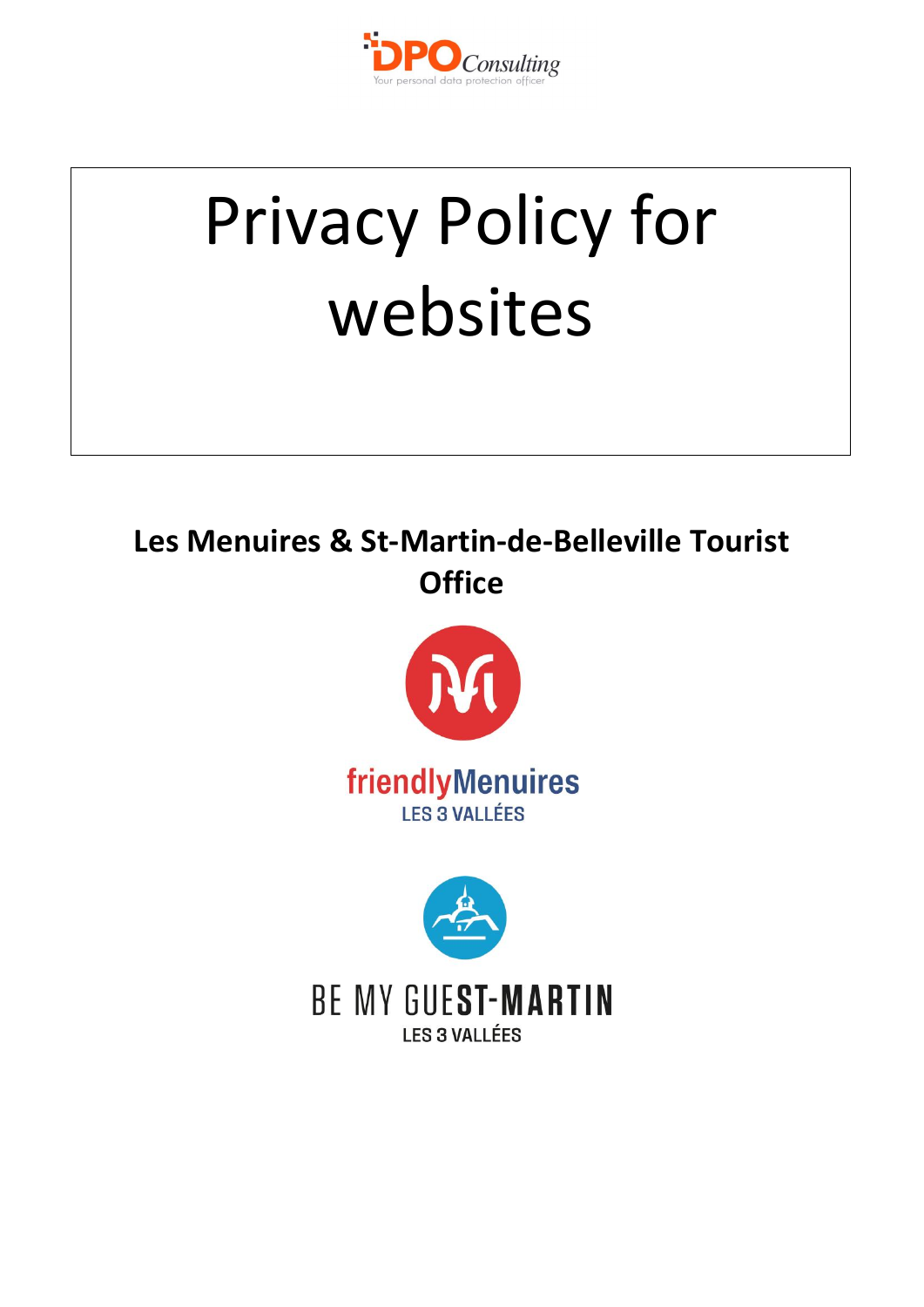

# Table of contents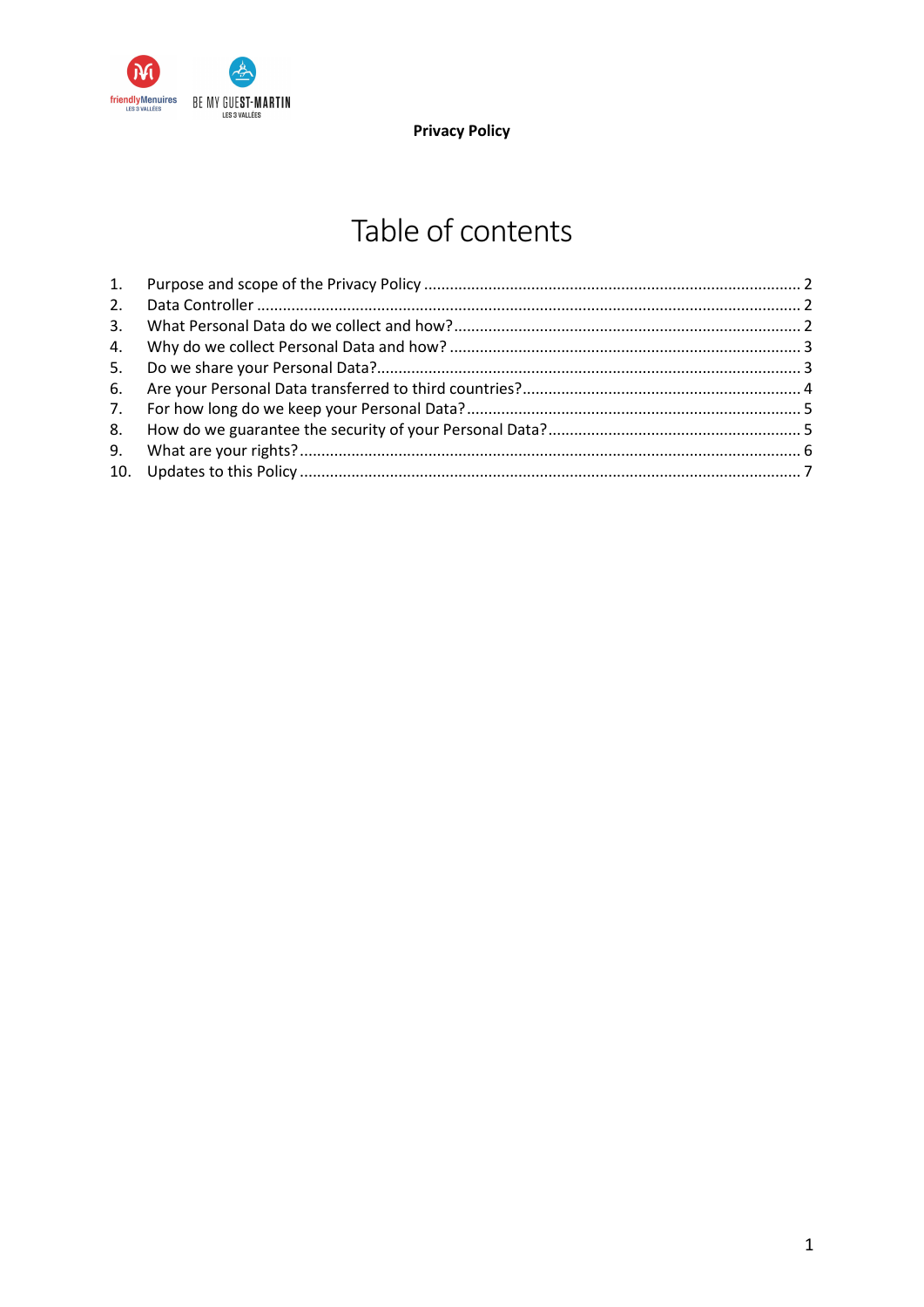

# <span id="page-2-0"></span>1. Purpose and scope of the Privacy Policy

The Tourist Office of Les Menuires & St-Martin-de-Belleville attaches the greatest importance and pays the greatest attention to protecting private life and Personal Data, and takes great care to comply with current legal provisions.

EU Regulation 2016/679 dated 27 April 2016 relating to the protection of natural persons with regard to the processing and the free movement of personal data ("GDPR" hereinafter) states that Personal Data must be handled in a licit, loyal and transparent manner. Hence, this Privacy Policy ("Policy" hereinafter), aims to provide you with straightforward, clear information on the processing of your Personal Data, in relation to your browsing of our website and any transactions carried out therein.

# <span id="page-2-1"></span>2. Data Controller

For the purposes of your activity on the websites [https://st-martin-belleville.com](https://st-martin-belleville.com/fr/) and [https://lesmenuires.com](https://lesmenuires.com/fr/), we collect and use Personal Data concerning you as a natural person ("Concerned Person" hereinafter).

For all processing, Les Menuires Tourist Office, located 1269 avenue de La Croisette, 73440 Les Belleville determines the means for and the purposes of that processing. Hence, we act as data controller as defined in regulations relating to Personal Data, notably EU Regulation 2016/679 relating to the protection of natural persons with regard to the processing and the free moment of Personal Data.

# <span id="page-2-2"></span>3. What Personal Data do we collect and how?

When using our website and subscribing to our services, you send us a certain amount of information concerning you, some of which relates to your identity. ("Personal Data"). This is the case when you browse our website, when you participate in our competitions, when you reply to our satisfaction surveys, or when you connect to the tourist office wifi.

The nature and quality of the collected Personal Data concerning you depends on your relationship with Les Menuires & St-Martin-de-Belleville Tourist Office, the main types being:

**Identification Data**: these include all information that helps us to identify you, such as your surname, first name and telephone number. We also have to collect your email address, as well as your postal address (in the case of a payment, the postal address is required to produce an invoice).

In the case of a subscription, you may be asked to provide proof of identity.

- **Connection Data**: all the information that we need in order to access your online account, including the password, and all information required for authentication and access to an account.

We also collect your IP address for maintenance and statistical purposes.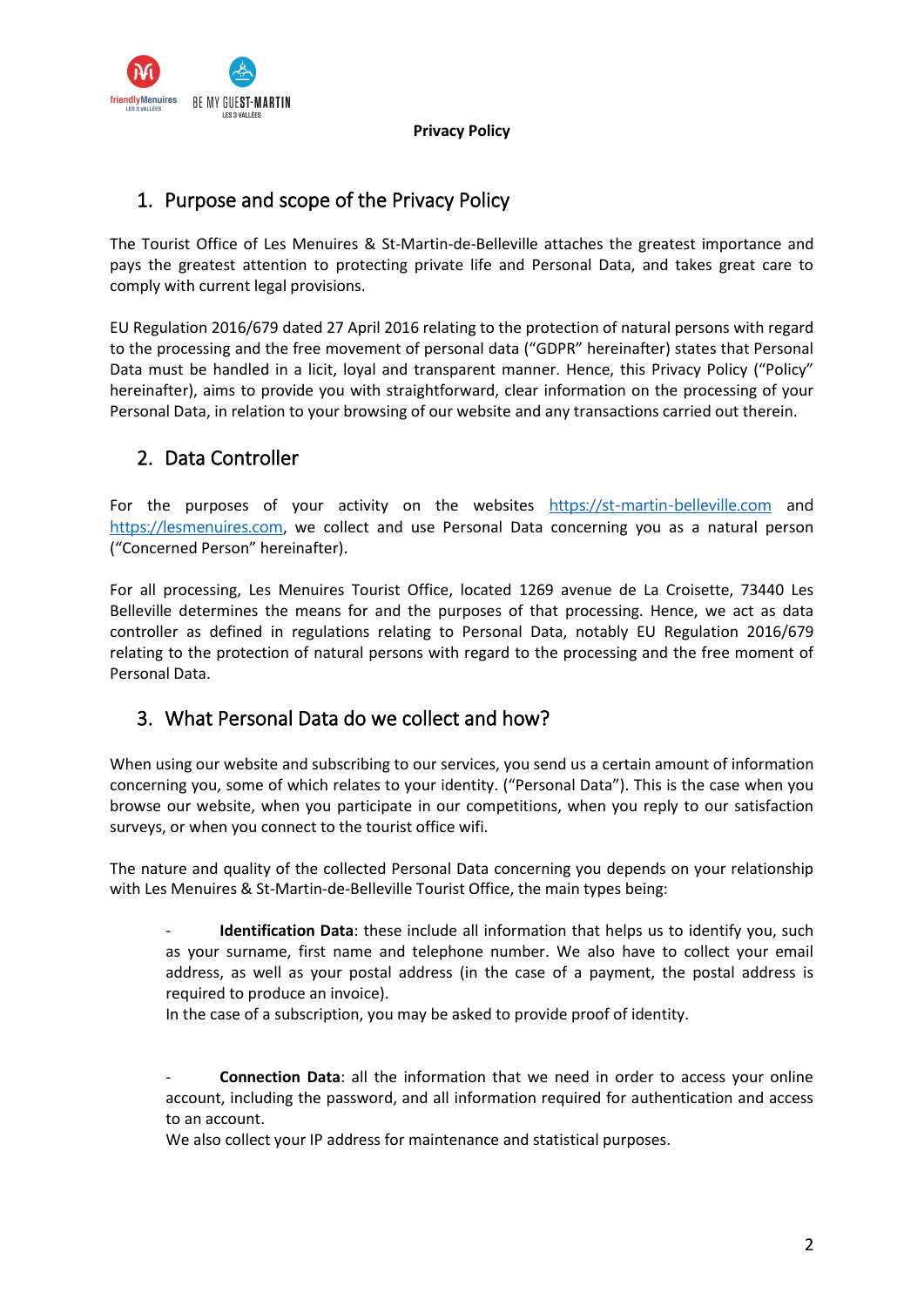

- **Documents of various natures** (PDF, Office or Image format) with titles, contents, file names, or information relating to a document, such as comments written within the document, alert and reminder dates.

- **Information related to your navigation**: when browsing our website, you interact with it. Consequently, certain information related to your navigation is collected.

Data retrieved from third parties: the Personal Data that you have agreed to share with us or on social media accessible to the public and/or that we might collect from other databases obtained from our partners, via the aggregated database generated by various entities of the resort.

# <span id="page-3-0"></span>4. Why do we collect Personal Data and how?

We collect your Personal Data for determined purposes and on various legal bases.

For the execution of the contract or of pre-contractual measures, your Data are processed for the following purposes:

- Management of customer relations
- Processing of information requests
- Management of claims

On the basis of your consent, your data are processed for the following purposes:

- Transmission of your Data to our commercial partners
- Newsletter management
- Management of cookies requiring your consent

Within the scope of the legitimate interest of Les Menuires Tourist Office, your Data are processed for the following purposes:

- Realisation of satisfaction surveys and polls
- Management of wifi access
- Management of claims and litigation

Within the scope of the legal and regulatory obligations to which Les Menuires Tourist Office is subjected, your Data are processed for the following purposes:

- Fight against fraud
- Fight against money laundering and the financing of terrorism
- General and auxiliary accounting

## <span id="page-3-1"></span>5. Do we share your Personal Data?

Your Data are intended for authorised employees of Les Menuires & St-Martin-de-Belleville Tourist Office in charge of managing and executing contracts and legal obligations, depending on the collection purposes and within the limits of their respective duties.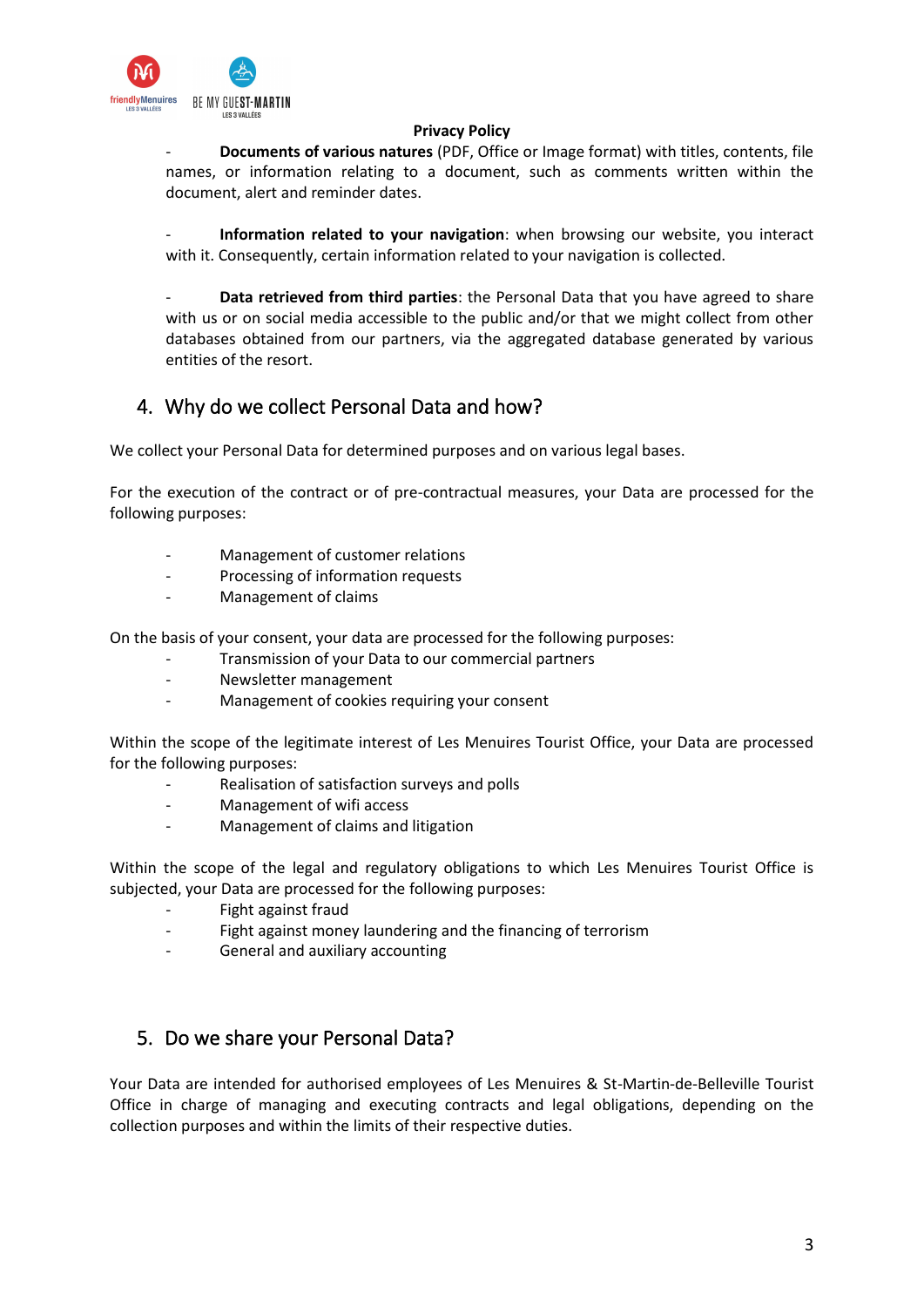

They may be sent for certain tasks pertaining to their purposes, and within the limits of their respective duties and authorisations, to the following recipients:

Partner entities, staff involved in the running of the resort of Les Menuires, by way of an aggregated database fed by these different entities:

- o Sevabel
- o Centrale de Réservation Menuires et St-Martin-de-Belleville
- o SOGEVAB
- o ESF
- o Agence des Belleville
- o Agence des Alpes

Service providers and subcontractors whom we call upon to execute a set of operations and tasks on our behalf, notably:

- o EFrontech
- o Oracle
- o Eloqua
- o Neptune
- o Altagenia
- o OpenGateway
- o Skaping
- o Roundshot
- o Weebnb

- Duly authorised public authorities (legal, control, etc.), within the scope of our legal and regulatory obligations;

Regulated professions (lawyers, bailiffs, etc.) who may intervene for the implementation of guarantees, debt recovery or litigation;

When your Data are sent to our service providers and subcontractors, the recipients are requested not to use the Data for other purposes than those initially intended. We do everything in our power to ensure that such third parties protect the confidentiality and security of your Data.

In any case, only the necessary Data are provided. We do everything in our power to guarantee the safe communication or transmission of your Data.

We do not sell your Data.

### <span id="page-4-0"></span>6. Are your Personal Data transferred to third countries?

Les Menuires & St-Martin-de-Belleville Tourist Office strives to retain Personal Data within France, or at least within the European Economic Area (EEA).

However, it is possible that the Data we collect when you use our platform or in the scope of our services are transferred to other countries. For example, this may happen in the case of certain service providers being located outside the European Economic Area.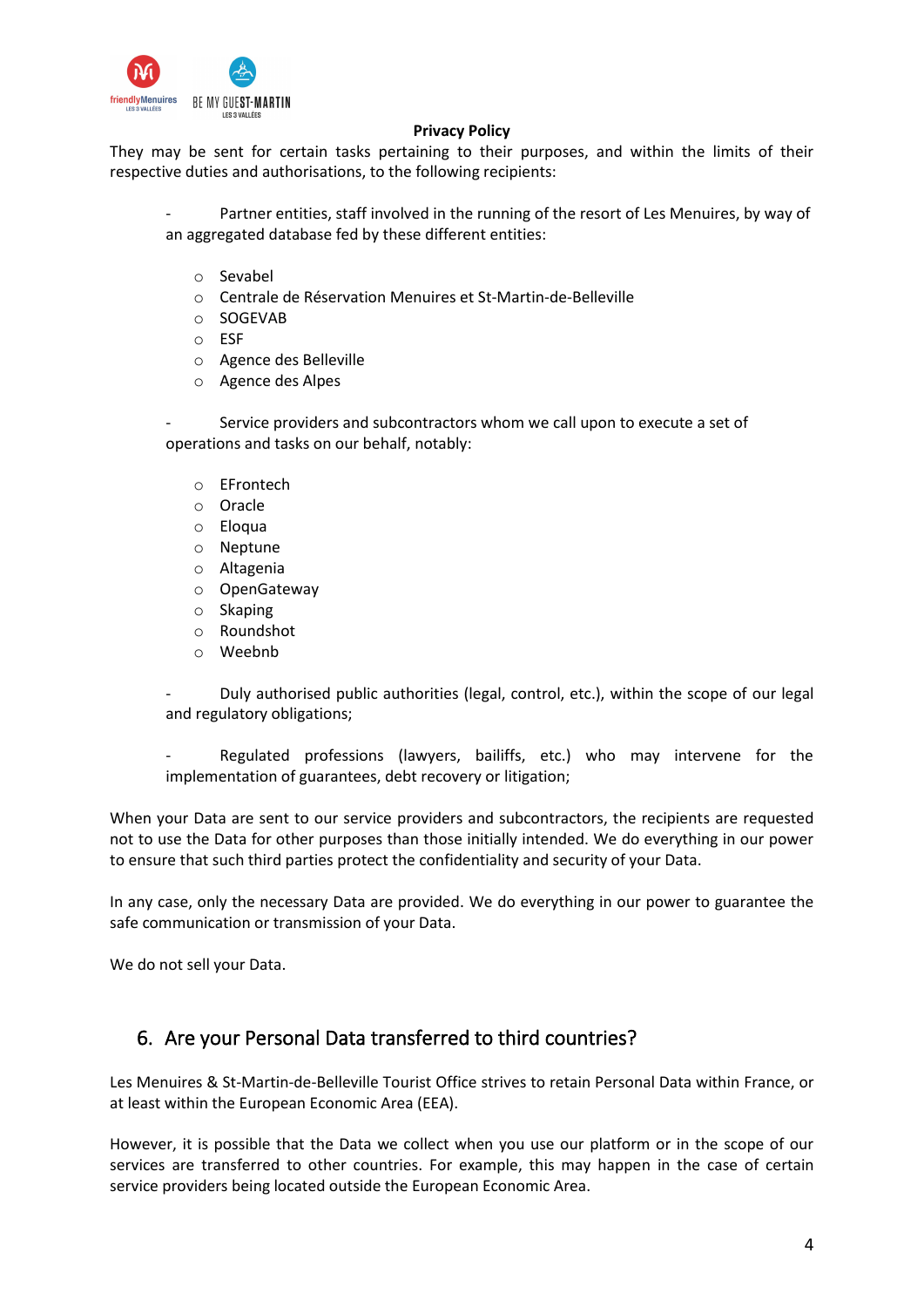

In this event, we guarantee that the transfer will be made:

- To a country that ensures an adequate level of protection, i.e. a level of protection equivalent to that required by European regulations;
- Within the scope of standard contractual clauses;
- Within the scope of internal company rules.

# <span id="page-5-0"></span>7. For how long do we keep your Personal Data?

We keep your Personal Data only for the time necessary to fulfil the purpose for which we hold such Data, and in order to satisfy your needs or meet our legal obligations.

Retention periods depend on a number of factors, such as:

- Necessity for the activities of Les Menuires Tourist Office;
- Contractual requirements;
- Legal obligations;
- Recommendations by the controlling authorities.

Retention periods for your Data are as follows:

| <b>Purpose</b>                                     | <b>Retention period</b>                     |
|----------------------------------------------------|---------------------------------------------|
| Management of customer relations                   | 5 years from the end of the relationship    |
| Processing of information requests                 | 5 years from the end of the relationship    |
| Management of contracts                            | 5 years from the end of the relationship    |
| Management of claims                               | 5 years from the end of the relationship    |
| Transmission of your Data to our commercial        | 3 years                                     |
| partners                                           |                                             |
| Newsletter management                              | 3 years from the end of the relationship    |
| Management of cookies requiring your consent       | months - 25 months for information<br>13    |
|                                                    | obtained from cookies                       |
| Realisation of satisfaction surveys and polls      | 3 years from the end of the relationship    |
| Management of wifi access                          | years after the end of<br>2<br>contractual  |
|                                                    | relationships for client users              |
| Management of claims and litigation                | Immediately after settlement of the dispute |
| Fight against fraud                                | 5 years from the end of the relationship    |
| laundering<br>against money<br>the<br>Fight<br>and | 5 years from the end of the relationship    |
| financing of terrorism                             |                                             |
| General and auxiliary accounting                   | 10 years                                    |

# <span id="page-5-1"></span>8. How do we guarantee the security of your Personal Data?

Les Menuires & St-Martin-de-Belleville Tourist Office undertakes to protect the Personal Data that we collect, or that we process, against loss, destruction, deterioration, access or unauthorised disclosure.

Hence, we implement all appropriate technical and organisational measures, according to the nature of the Data and the risks that their processing entails. Such measures must enable the security and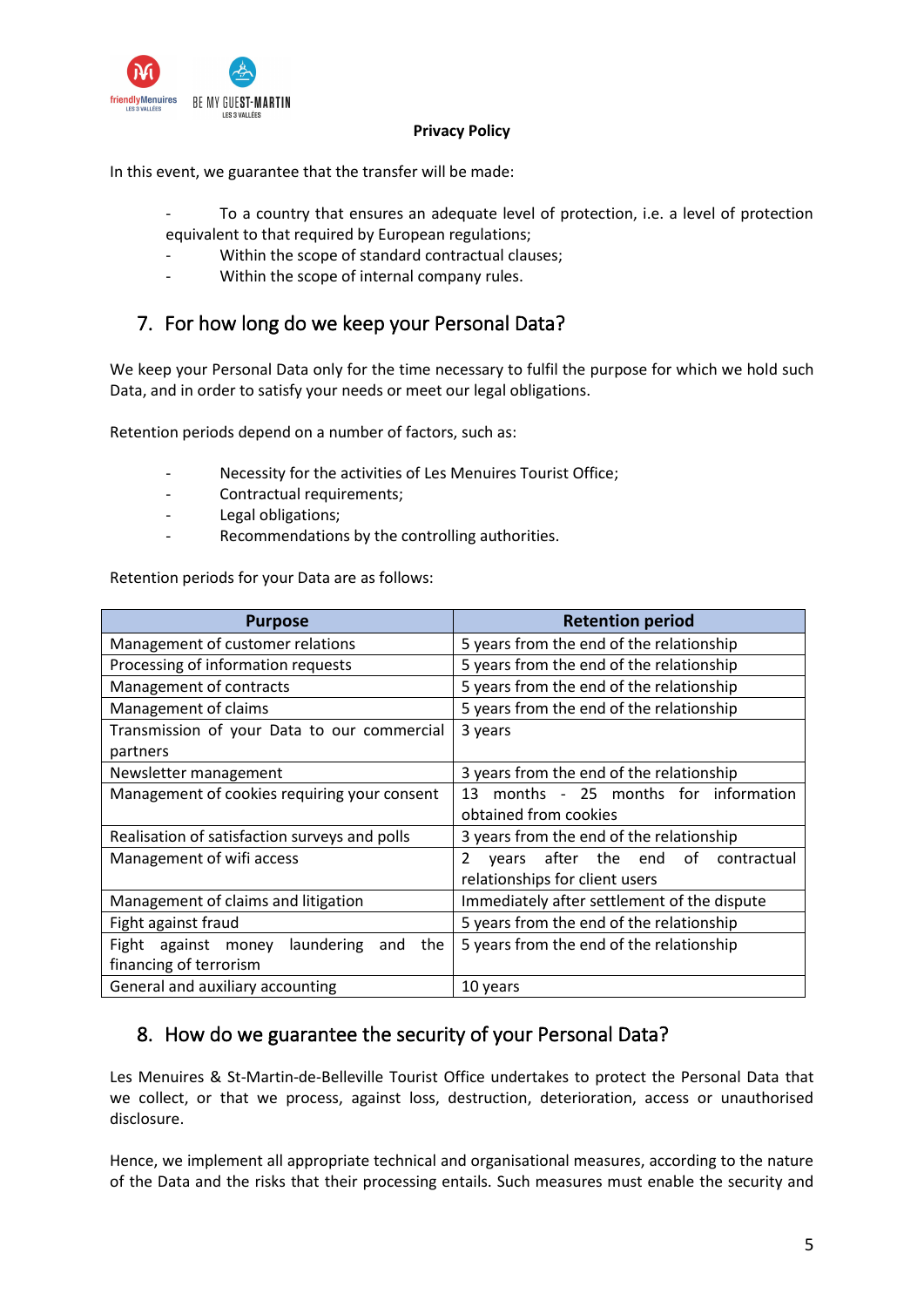

privacy of your Personal Data to be maintained. They may include practices such as limiting access to Personal Data by authorised persons, owing to their functions, or using pseudonymisation or encryption.

In addition, our practices and policies and/or physical and/or logical security measures (secured access, authentication procedure, back-up copy, software, etc.) are regularly checked and updated where necessary.

# <span id="page-6-0"></span>9. What are your rights?

The GDPR makes available to Concerned Persons the rights that they may exercise. These include:

- 1. **Right to information**: the right to have clear, accurate and complete information on the use of Personal Data by the staff of Les Menuires & St-Martin-de-Belleville Tourist Office.
- 2. **Right to access**: the right to obtain a copy of the Personal Data that the Data Controller holds on the claimer.
- 3. **Right to rectification**: the right to have Personal Data modified if they are inaccurate or obsolete and/or to complete them if they are incomplete.
- 4. **Right to erasure / right to be forgotten**: the right, under certain conditions, to have Data erased or deleted, unless Les Menuires & St-Martin-de-Belleville Tourist Office has a legitimate interest in retaining them.
- 5. **Right to objection**: the right to object to the processing of Personal Data by Les Menuires & St-Martin-de-Belleville Tourist Office for reasons pertaining to the specific situation of the claimer (under conditions).
- 6. **Right to withdraw consent**: the right to withdraw consent at any time when the processing is based on consent.
- 7. **Right to the restriction of processing**: the right, under certain conditions, to request that the processing of Personal Data be momentarily suspended.
- 8. **Right to Data portability**: the right to request that Personal Data be sent in a reusable format that allows them to be used in another database.
- 9. **Right to not be the target of an automated decision**: the claimer's right to refuse fully authorised decision-making and/or to apply additional guarantees offered in this matter.
- 10. **Right to define post-mortem directives**: the claimer's right to define directives related to the fate of Personal Data after death.

Additional rights may be granted by local regulations to the Concerned Parties.